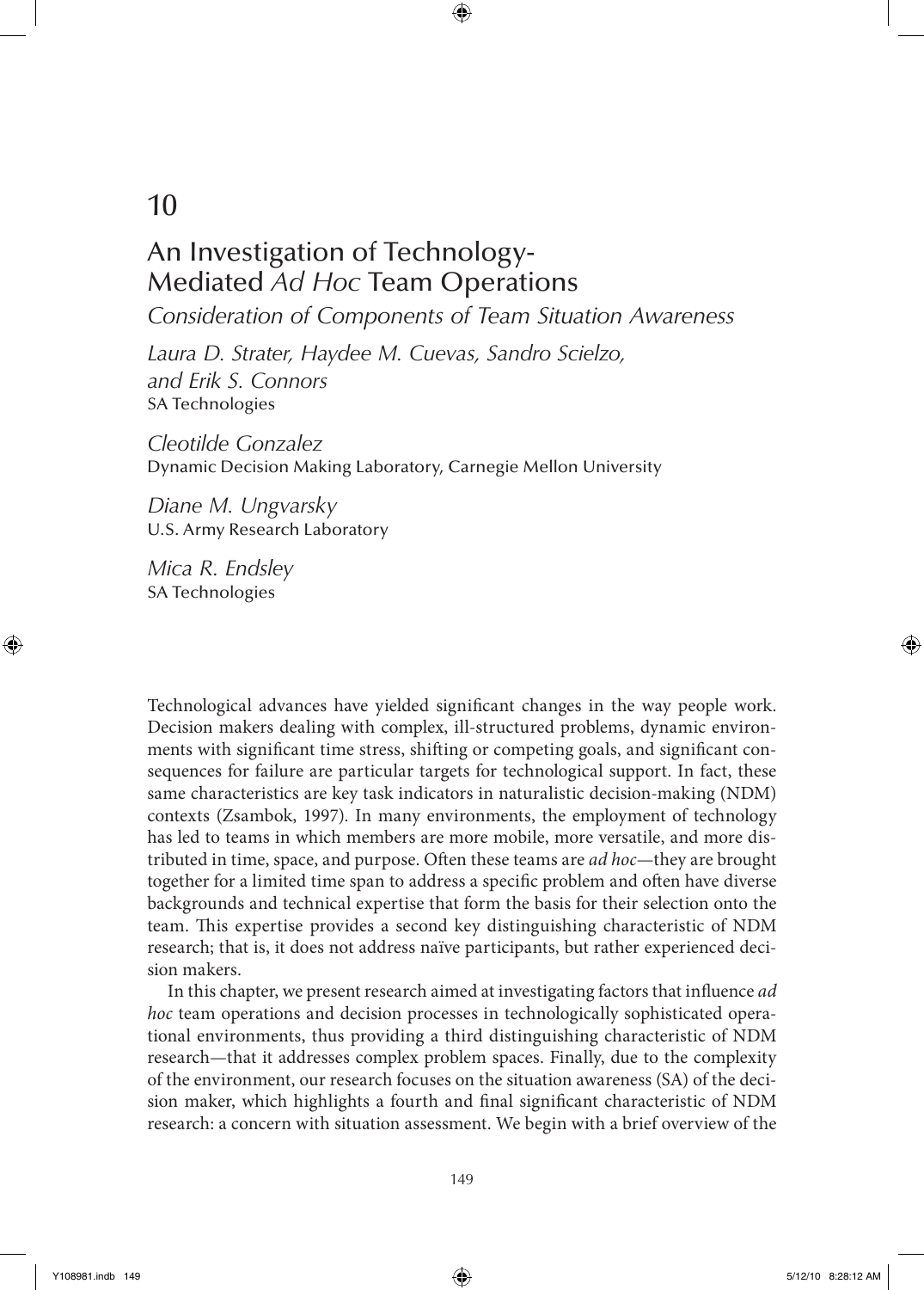challenges faced by *ad hoc* teams, then introduce a theoretical framework of team SA, and describe a preliminary study that evaluated elements that may affect factors of this framework.

 $\textcircled{\scriptsize{+}}$ 

## *Ad Hoc* Teams in Complex Operational Environments

Organizations, including businesses and military forces, increasingly rely on *ad hoc* teams. These teams are intentionally composed of individuals with diverse skills, backgrounds, and experiences to bring their multiple perspectives and competencies to bear on a problem. *Ad hoc* teams have several defining characteristics, including the following: limited time span, assembled to address a specific problem, limited common training, diverse backgrounds, distributed in space, formed or disbanded asynchronously, and team duties that supplement rather than replace regular duties. Each *ad hoc* team may possess all or a subset of these characteristics.

While these characteristics provide advantages to the team, they can also complicate team operations. Specifically, *ad hoc* team members may be less homogeneous; thus, they may not share common operational vocabularies or fully understand the expertise and capabilities of fellow team members. This may result in poor team communication and collaboration. Furthermore, traditional teams benefit from common training and background, as this allows the development of relationships built on mutual trust and understanding and promotes the ability to accurately assess the input of individual team members. Lacking this background, *ad hoc* team members must rely on one another for critical information in order to quickly develop an understanding of the situation. This understanding, or situation awareness (SA), is formally defined as *"*the perception of the elements in the environment within a volume of time and space, the comprehension of their meaning and the projection of their status in the near future*"* (Endsley, 1995b, p. 36), and forms the foundation for decision making and action.

*Ad hoc* teams are further challenged by the temporal timelines within which they operate. Team members may cycle in and out of the group, which can result in the loss of specific aspects of team SA resident in the departing team member. They may also multitask between duties on other teams. *Ad hoc* teams members may also be physically distributed, and so the means and timing of communication may impact operations. Distributed teams (*ad hoc* or permanent) must rely heavily on technology mediated communications (e.g., voice or text chat, email), and members with different backgrounds may prefer different information exchange strategies. Geographic distribution can create challenges for the team leader in monitoring team status (e.g., which teams are operational, what specific tasks are being done) and team membership (e.g., who is currently on the team and what are their task assignments). While many of these challenges exist to some degree in other types of teams, *ad hoc* teams face a greater number of these issues, and often lack the common background to ameliorate the difficulties.

⊕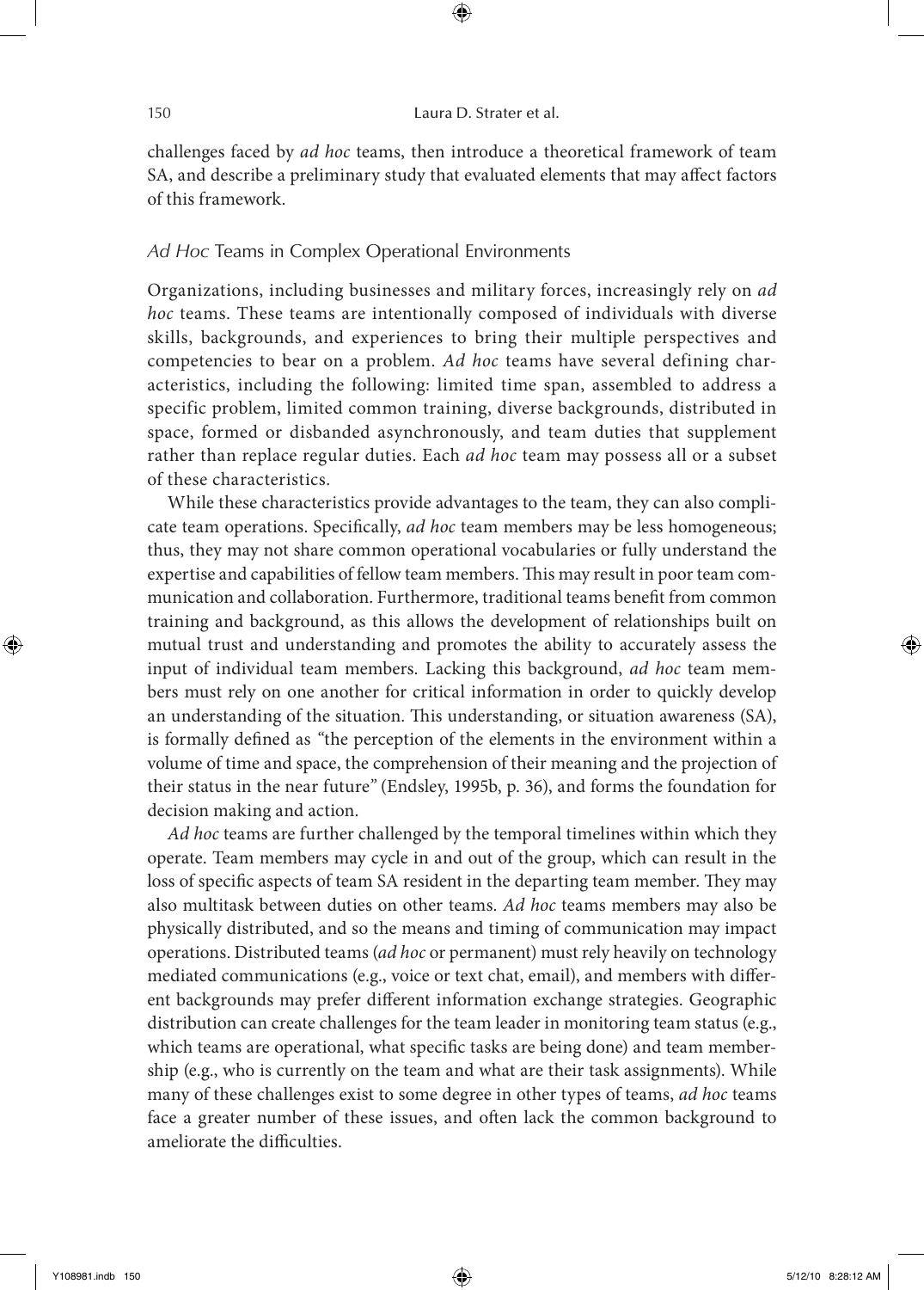Investigating Technology Mediated *Ad Hoc* Team Operations: A Case Study

A better understanding of *ad hoc* team operations in complex environments requires evaluating how the implementation of automation and collaboration technology may influence critical team collaborative processes. In this case study, we examined a shortterm *ad hoc* team that was formed for the purpose of a military exercise. We used a framework for team SA to direct our investigation of *ad hoc* team operations. Extending the definition of SA presented earlier, team SA is the degree to which all team members have the SA necessary to perform their roles on the team, and ultimately to contribute to achieving the team's goals (Endsley, 1995b). Endsley and Jones (2001) defined a framework for team SA that describes four interacting factors: team SA requirements, team SA mechanisms, team SA processes, and team SA devices (see Figure 10.1).

*Team SA requirements* are those pieces of critical information needed by each individual team member to perform his or her specific assigned tasks. Team SA requirements are influenced by the mechanisms, processes, and devices utilized by the team. *Team SA mechanisms* refer to internal cognitive structures that drive the process of sharing information, such as mental models and knowledge derived from common training. *Team SA processes* refer to external processes and include standard operating procedures, information sharing strategies, and communication protocols. For both team SA mechanisms and processes, limitations in common training and background are likely to produce a greater degree of variability among *ad hoc* team members than among members of traditional teams. *Team SA devices* describe the physical means by which information is exchanged and include displays, communication devices, and other equipment used for information exchange. Our framework illustrates that an investigation of *ad hoc* team operations relies not only on the information needs of the team (which by themselves are critical to building team SA), but



FIGURE 10.1 Framework of team SA. (Adapted from Endsley, M. R., and Jones, W. M., in M. McNeese, E. Salas, and M. Endsley (Eds.), *New Trends In Cooperative Activities: Understanding System Dynamics in Complex Environments*, Human Factors and Ergonomics Society, Santa Monica, CA, 2001, pp. 46–67.)

⊕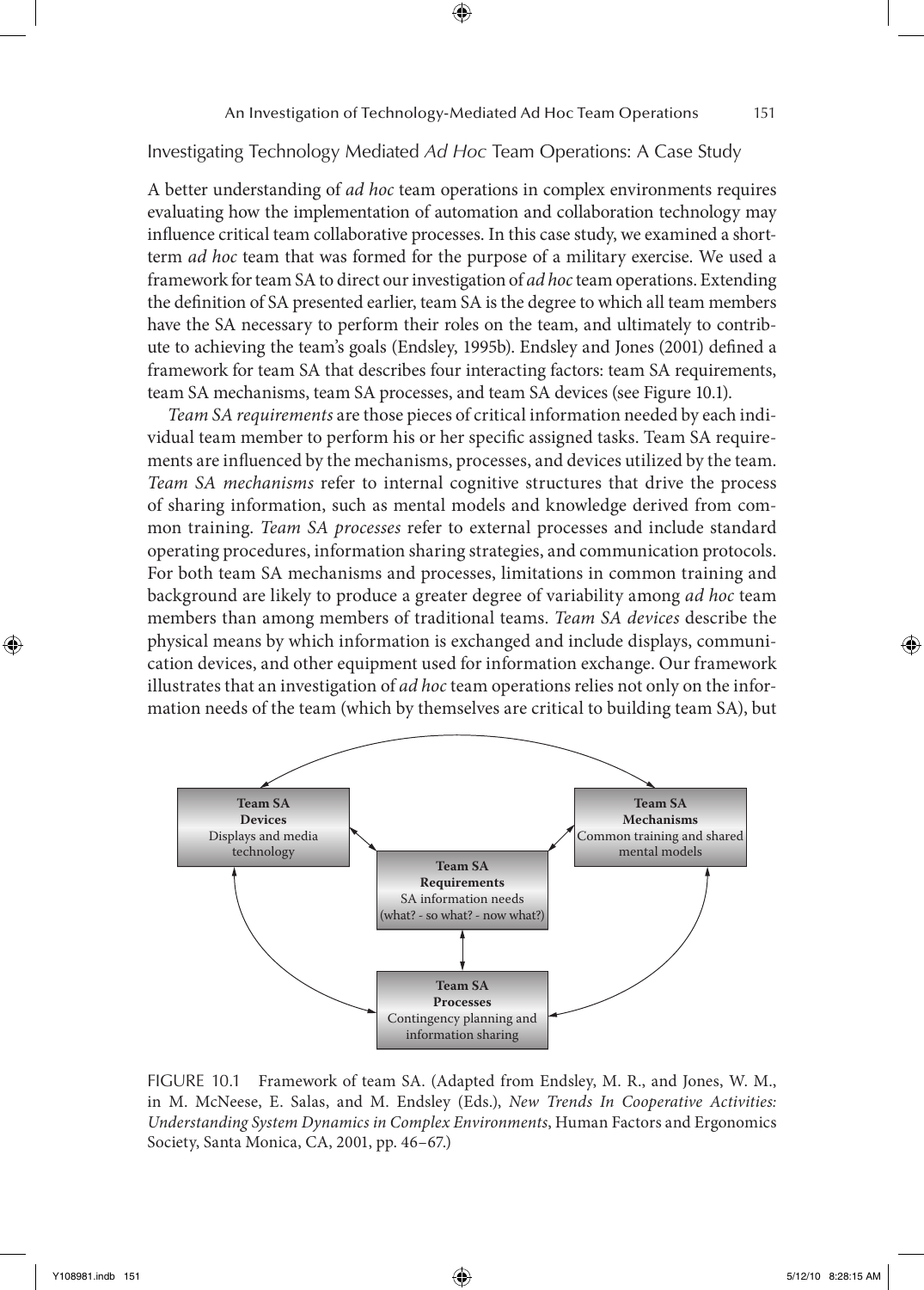also consideration of the mechanisms, processes, and devices that enable information transfer.

⊕

To investigate forces that may influence these transfer factors, we collaborated in a large-scale three-part experiment, within a military command and control (C2) setting that employed a variety of collaboration technologies. The specific team SA devices (collaboration technologies) were varied between sessions, enabling us to focus on measuring team SA requirements (objective SA of team members) as well as constructs related to team SA mechanisms (team mindfulness) and team SA processes (social network analysis) as a function of technology type. The research goal was to determine whether higher levels of technology facilitated SA in *ad hoc* teams.

# *Team SA Requirements*

SA requirements are those critical information requirements needed to meet both individual and team goals, and are assessed using objective measures of SA. Developing and maintaining SA involves being aware of what is happening around you to understand how information, events, and your own actions will impact your goals in the present and near future.

## *Team SA Mechanisms*

SA mechanisms are the cognitive structures (e.g., mental models) through which data are filtered to produce the individual's SA. Generally, traditional teams develop similar mental models through common training and shared experiences, which are limited for *ad hoc* teams.

# *Team Mindfulness*

At the individual level, mindfulness refers to the ability to be sensitive to information in context. It results from a propensity to draw novel distinctions, notice new information, consider alternative perspectives, and adapt to new situations (Langer & Moldoveanu, 1989). At the group level, collective mindfulness has been studied with respect to the success of high-reliability organizations (e.g., Weick & Sutcliffe, 2001) and is defined as the organization's ability to respond effectively to novel situations. Five components of collective mindfulness include (1) preoccupation with examining and learning from failure; (2) concern with achieving a reasoned, analytical solution; (3) attention to operations; (4) commitment to success; and (5) dynamic decisionmaking structures and deference to expertise. These factors are related to team SA mechanisms as they define how the team members interact with one another and what the team values. We hypothesized that team mindfulness would be positively correlated with SA scores, as team mindfulness scores reflect the individual's assessment of team attitudes, priorities, and values.

# *Team SA Processes*

Team SA processes are those team-related behaviors that team members employ to enable team operations, such as communication and collaboration, self-checking

⊕

↔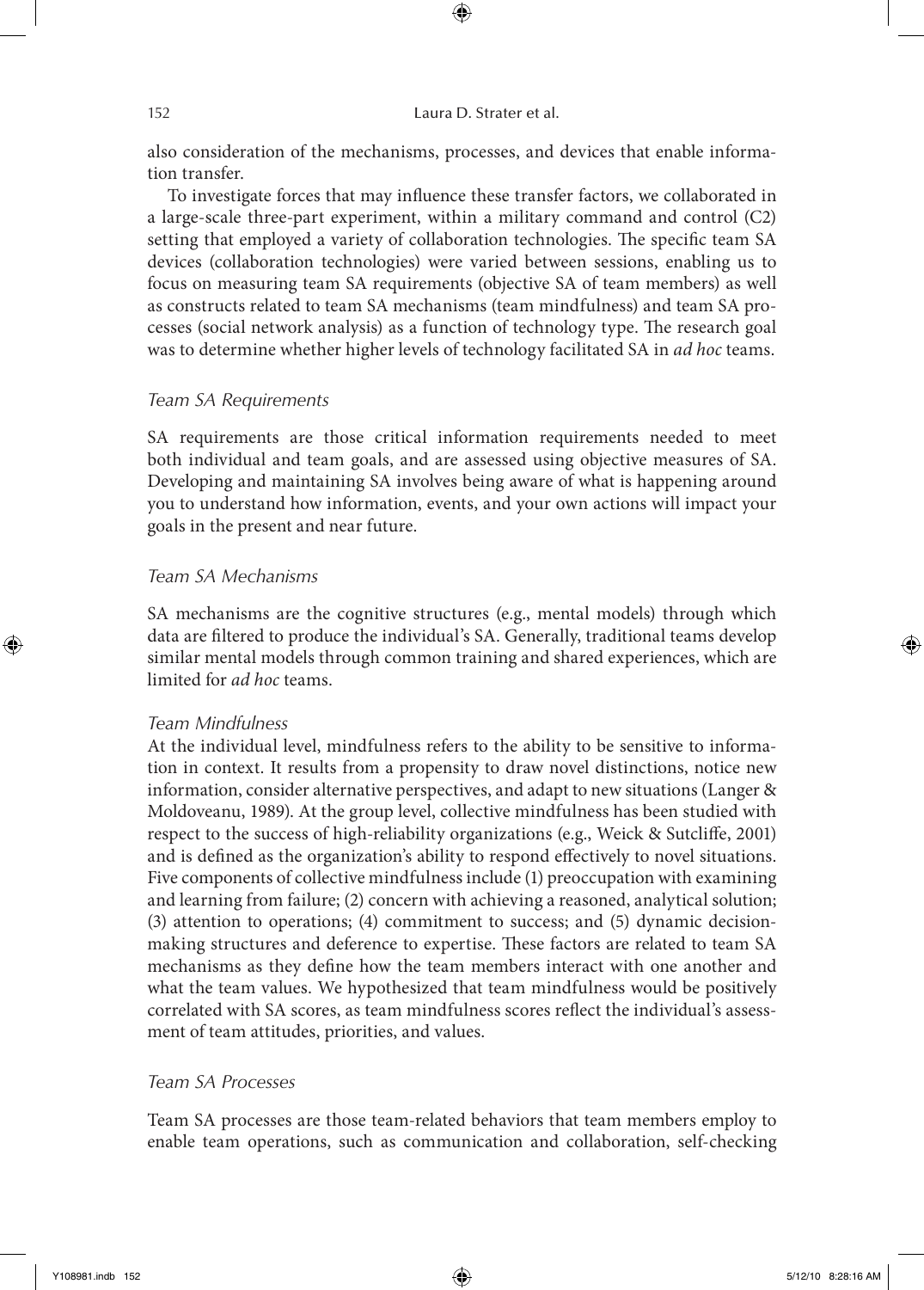and confirming, prioritizing and questioning. Developing efficient processes can be a challenge for *ad hoc* teams.

# *Social Network Analysis*

To investigate team communication, we employed methods and measures from social network analysis (SNA) (Borgatti, 1994; Scott, 1992) to assess team communication and information flow among *ad hoc* team members. In any team, individuals influence not only each other, but also the ideas being exchanged and how those ideas are transferred. Thus, a social network represents not only the organization of team members, but also how they interact with one another. SNA methodology maps entities as nodes in a network, and uses links between nodes to represent relationships or information flow between entities. Many SNA measures are relevant for military *ad hoc* teams (Graham, Gonzalez, & Schneider, 2007), but we calculated the two most common: (1) social network distance, the shortest social path separating two people within a network (Borgatti, 1994), and (2) network density, the number of links observed among the members of an organization divided by the number of possible links (Freeman, 1979). As improved collaboration technologies are introduced, we hypothesized a decrease in social network distance and an increase in network density as indications of increased cohesion, closer communications, and tighter relationships.

## Method

⊕

### *Participants*

The Urban Resolve experiment involved 86 military personnel (mean age = 49 years; range = 22 to 67 years) brought together from multiple specialties, duty stations, and service branches (Army, Air Force, and Marines) to fill between 52 and 59 roles. Personnel included two retired generals, 70 active duty and retired officers (ranks ranging from captain to colonel), nine warrant officers, and five enlisted soldiers. When possible, personnel were placed in roles related to their past rank and experience, yet this was not strictly controlled due to changes in personnel availability over the course of the experiment. Because only a subset of participants was involved in the entire study, it is the complete data from only those 60 participants that are reported here. Although their data are not reported here due to limited participation, coalition forces (British personnel) were also participants during the second experimental session.

This analysis investigates the study participants as a single team, though they were actually organized into teams of teams. This organization, however, was far more complex than it seems, as many personnel had multiple team membership. As an example, the surgeon had membership both in the headquarters staff team and on the medical support team. Most positions had at least dual team membership, and some had membership on multiple teams. For simplicity, the current analysis considers all participants as members of a single team.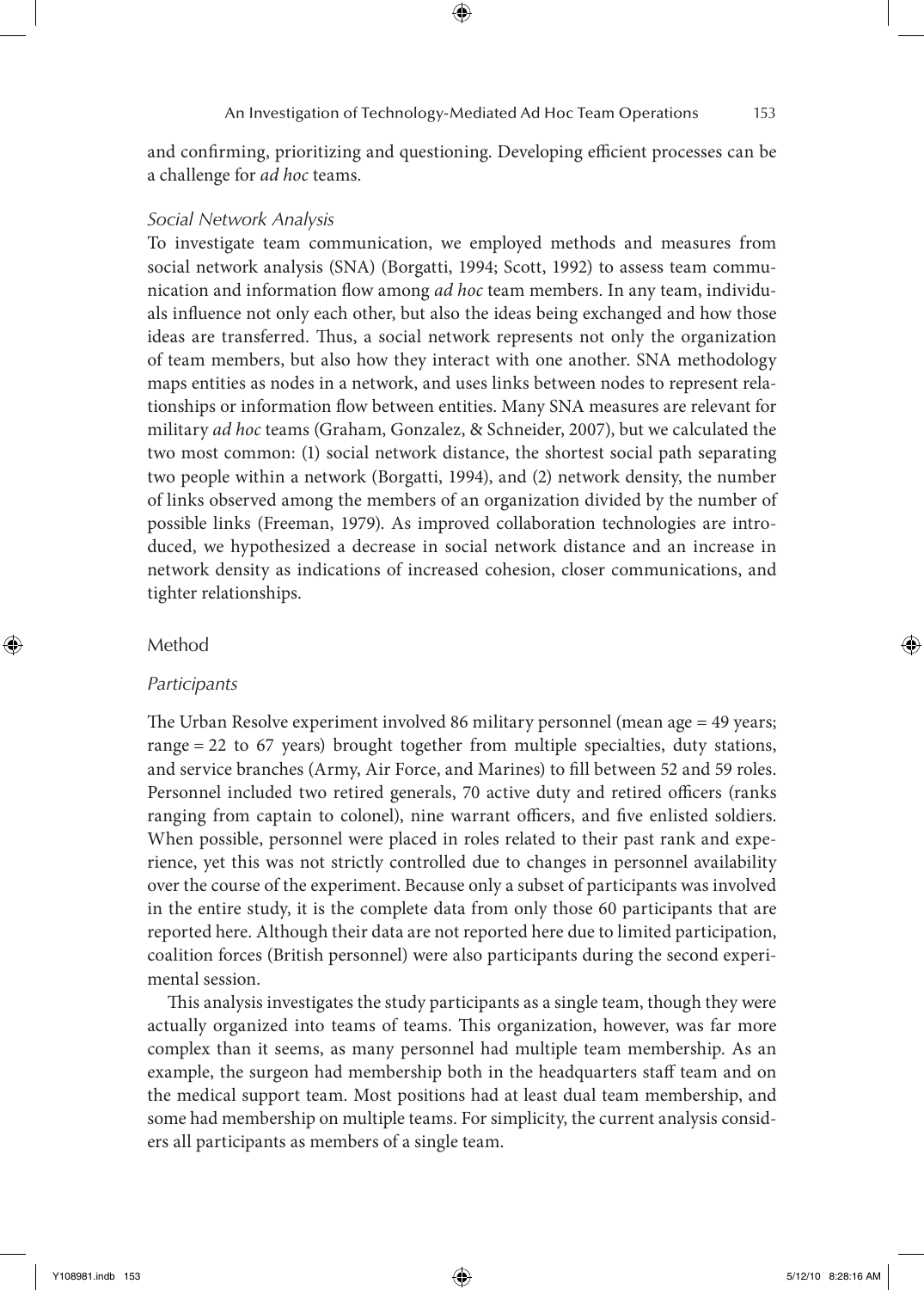$\textcircled{\scriptsize{+}}$ 

# *Urban Resolve Simulation*

The Urban Resolve experiment employed a distributed military C2 simulation. The operational setting was a joint force (multiple service branches) conducting stability operations (e.g., detect and respond to improvised explosive devices, negotiate with local officials, restore local services, and deliver humanitarian aid) while opposed by an adaptive enemy. The headquarters elements, consisting of the Joint Force Land Component Command (JFLCC) along with four other joint force military organizations, were geographically distributed across the United States. The JFLCC headquarters executed C2 over six maneuver brigades, four support brigades, and eight theater units, ranging in size from the battalion to the command level. The data presented in this study were collected only from the JFLCC and subordinate brigade, theater, and support staff, located at Ft. Leavenworth  $(N = 60)$ . Study participants were distributed across three separate rooms in the Battle Lab at Ft. Leavenworth. Approximately two-thirds of the participants were located in a single room, the JFLCC headquarters. Although a seating chart was developed prior to the commencement of the experiment, personnel were relocated during and between experimental sessions to facilitate collaboration and communication. JFLCC personnel included all major staff functions, such as the commander, intelligence, operations, planning, logistics, knowledge management, and critical liaison personnel, such as those providing support for aviation, medical needs, and space-based assets.

Prior to the beginning of actual data collection, participants completed a one-week training session, which included briefings on the purpose of the experiment, collection of demographic data, familiarization with the simulation, and training on the collaboration technologies to be used. Urban Resolve was then executed over three separate two-week (Monday through Friday) human-in-the-loop (HITL) sessions, one per month for three consecutive months. For nine days of each HITL, participants took part in an eight-hour battlefield simulation exercise followed by an after action review, with the final day of each session abbreviated to four hours. See Table 10.1 for an overview of the experimental design and schedule.

| mber form overview or experimental besign and sendance |                 |                              |                 |                                                                    |                 |                                                                                  |
|--------------------------------------------------------|-----------------|------------------------------|-----------------|--------------------------------------------------------------------|-----------------|----------------------------------------------------------------------------------|
|                                                        | 2 Times/<br>Day | Weekly<br>(Thursday<br>p.m.  | 2 Times/<br>Day | Weekly<br>(Thursday<br>p.m.                                        | 2 Times/<br>Day | Weekly<br>(Thursday<br>p.m.                                                      |
|                                                        |                 | HITL <sub>1</sub><br>2 weeks |                 | HITL <sub>2</sub><br>2 weeks                                       |                 | HITL <sub>3</sub><br>2 weeks                                                     |
| IV <sub>S</sub>                                        |                 | 2005 Technology<br>(C2PC)    |                 | 2015 Technology<br>$(CPOF + space assets$<br>and predictive tools) |                 | 2015+Technology<br>$(CPOF + additional$<br>space assets and<br>predictive tools) |
| <b>DVs</b>                                             |                 |                              |                 |                                                                    |                 |                                                                                  |
| Team attitudes scale                                   |                 | ✓                            |                 | √                                                                  |                 |                                                                                  |
| SA audit                                               |                 |                              | ✓               |                                                                    |                 |                                                                                  |
| SNA survey                                             |                 |                              |                 |                                                                    |                 |                                                                                  |

Table 10.1 Overview of Experimental Design and Schedule

⊕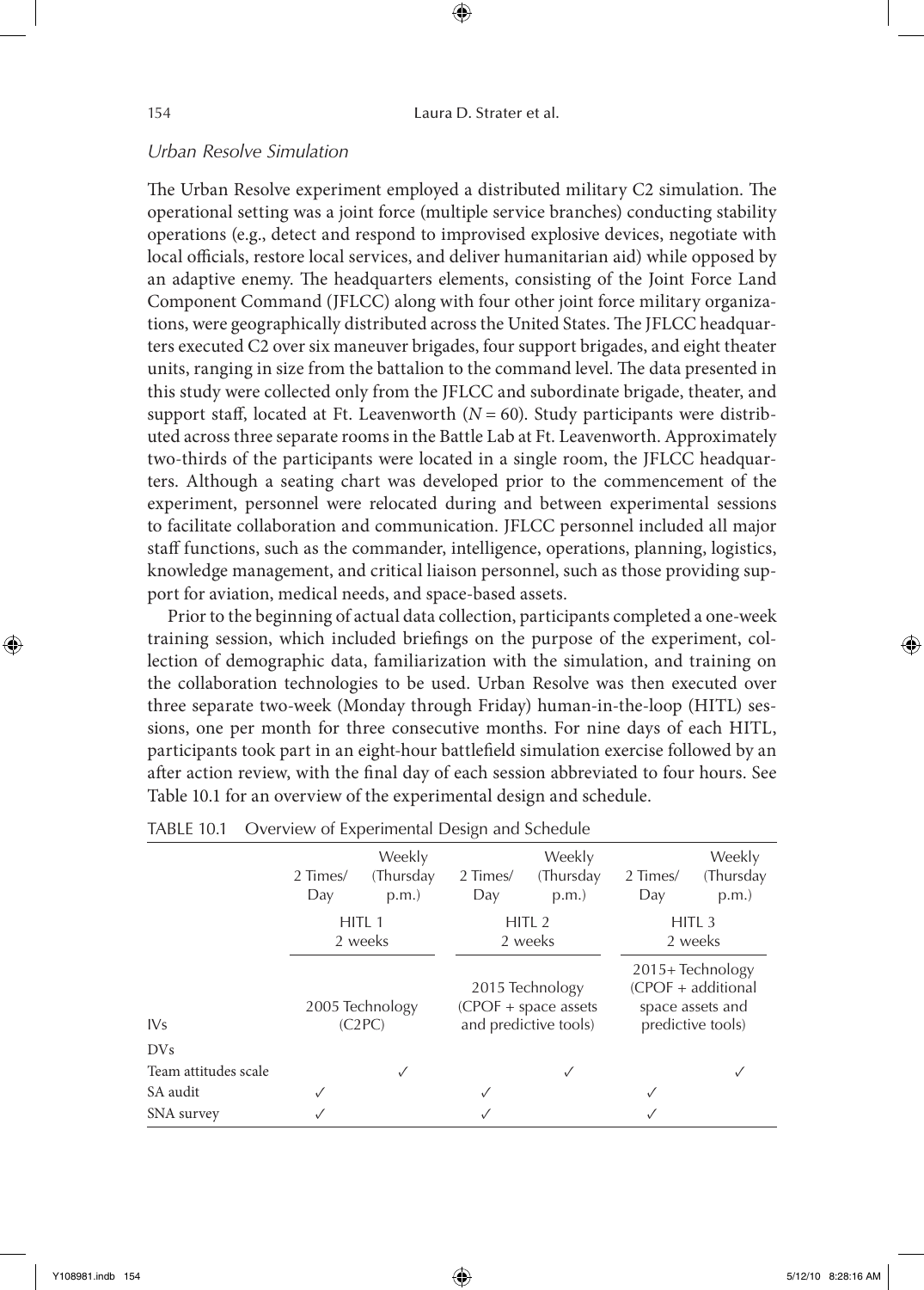# *Collaboration Technology*

The primary manipulation across HITLs in the experiment was to modify the technology provided to participants. HITL 1 simulated current technology and employed the Command and Control Personal Computer (C2PC; http://www.ms.northropgrumman. com/). C2PC uses one screen, though another screen is available for additional collaborative displays, such as chats and email. With C2PC, users can view and edit a shared display of the Common Operating Picture (COP), apply overlays, display imagery, and send and receive tactical messages. HITL 2 and 3 were meant to simulate future battlefield capabilities, and employed technologies anticipated to be in use in 2015 (HITL 2) and 2015+ (HITL 3). These technologies included the use of space-based assets, such as real-time satellite imagery and decision support tools with predictive capabilities. The difference between HITL 2 and 3 was in the extent of assets provided, with HITL 3 personnel having access to more assets than HITL 2 personnel.

In addition, in HITL 2 and 3, 31 key personnel (just over half of the participants) received information via the Command Post of the Future (CPOF; http://www.gdc4s. com). The other participants had access to C2PC only. The CPOF employs three screens and provides a shared environment for distributing, manipulating, and displaying information to support the planning of operations. Features included a shared display, Voice over Internet Protocol (VoIP), a graphical user interface (GUI), mapping tools, and enhanced briefing capabilities.

## *Measures*

⊕

Objective individual situation awareness was measured using an SA audit questionnaire, administered twice each day. At a predetermined time, participants' display screens were blanked and the questionnaire was presented on participants' monitors. After two minutes, the simulation resumed and any unanswered queries were scored as incorrect. Based on the SAGAT methodology (see Endsley, 1995a), each individual SA audit included 10 items from a total pool of 21 queries about relevant aspects of the situation at that point in time. Unlike traditional SAGAT queries, the SA audit queries were broadly applicable, not tailored to each role. The questions were developed from SA requirements analyses conducted for various Army C2 staff positions using the goal-directed task analysis methodology (see Bolstad & Endsley, 2003; Bolstad, Riley, Jones, & Endsley, 2002; Strater, Endsley, Pleban, & Matthews, 2001). Personnel responsible for designing and running the simulation scenarios selected the queries from a candidate list based upon their broad relevance and applicability across all staffed roles.

In order to obtain a sufficiently large query pool for administration over the six weeks of the experiment, two types of queries were developed: single-response and multiple-response queries. Single-response queries allowed only one response and were scored as either correct or incorrect. Multiple-response queries were multiplechoice queries for which several response options could be correct. Scoring for these queries required assessing whether each response option should have been selected or not selected, and combining scores for each response option into a single score for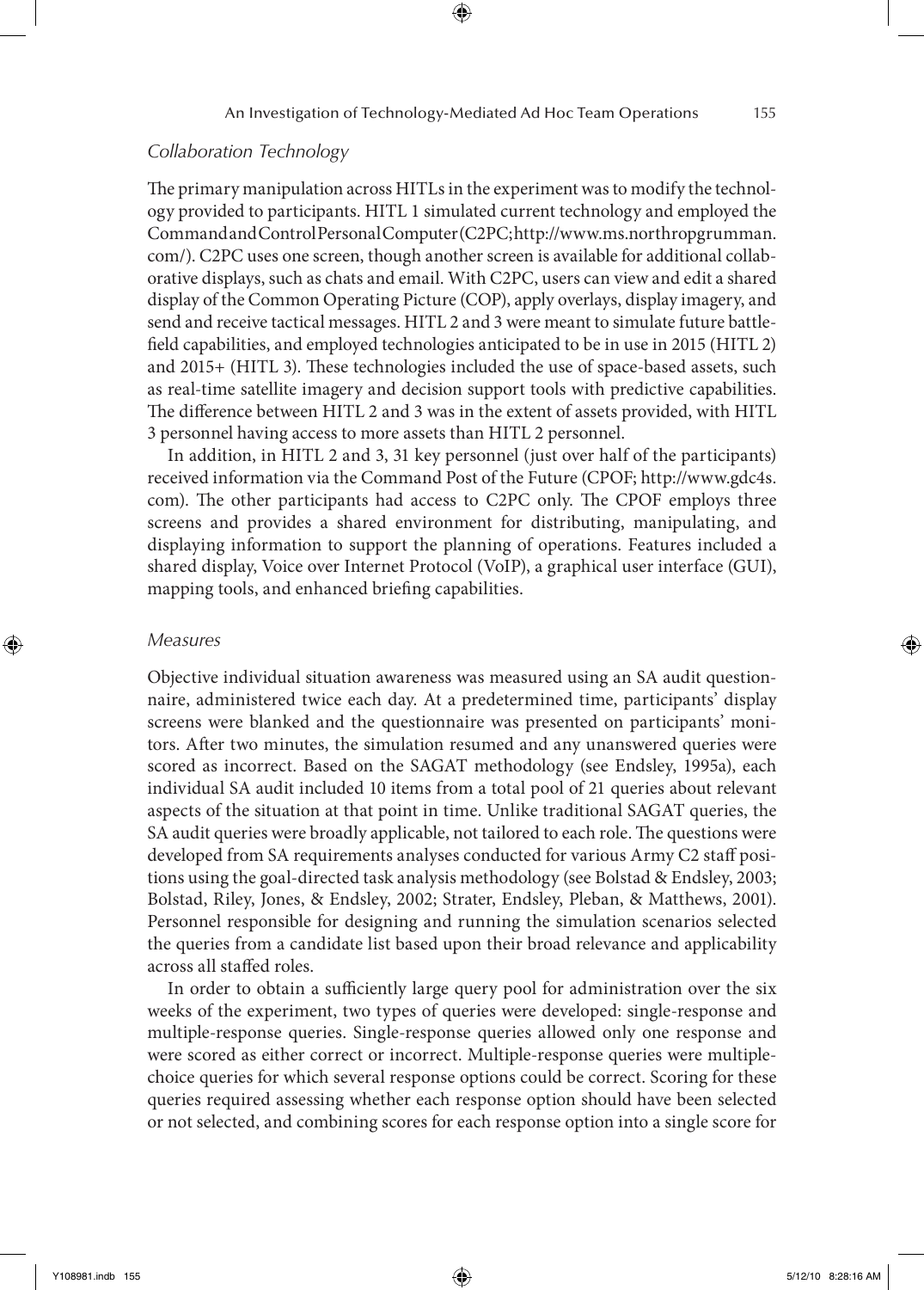the query; thus, each query could be fully correct, fully incorrect, or partially correct. The SA audit queries were classified by SA level: Level 1 (perception; 4 queries); Level 2 (comprehension; 11 queries); and Level 3 (projection; 6 queries). Scores were computed for each participant for each administration for overall SA audit, along with Level 1, 2, and 3 SA audit scores. Both Level 1 and Level 3 queries were evenly distributed across single and multiple-response types; Level 2 queries were predominantly multiple response (9 of 11).

⊕

*Team mindfulness* was measured using the team attitudes scale, developed by our research team from the constructs of collective mindfulness. This instrument consisted of 50 statements (both positive and negative) that asked participants to rate their degree of agreement with each statement on a 7-point scale. Questions were targeted for a military C2 environment from each of the five key components of collective mindfulness. Sample positive and negative statements from each component are listed in Table 10.2. Ten statements were created for each component. The scale was administered once per week, on Thursday afternoon. Data from HITL 1 were not included in the analysis, as errors in the survey mechanism resulted in the collection of incomplete data from this HITL.

*Social network analysis* was assessed using the SNA communication frequency scale, administered twice each day, once in the morning and once in the afternoon. To identify information flow patterns during the simulation, participants identified the person with whom they communicated most frequently, then second, third, fourth, and fifth most frequently. These data were recorded and translated into XML files for use in the ORA social network analysis tool, with each role represented by a node in the network, and the reports of communication frequency represented by lines between the nodes. The data in ORA were then employed to construct social

|                 | TABLE 10.2 Sample Team Attitude Items From Each Collective Mindfulness |
|-----------------|------------------------------------------------------------------------|
| Component (CMC) |                                                                        |

| Sample Team Attitude Statements                                                                                               | CMC.                           |
|-------------------------------------------------------------------------------------------------------------------------------|--------------------------------|
| • Team/staff members feel comfortable reporting mistakes to other team<br>members.                                            | Concern with<br>learning from  |
| • Team/staff members should fix any problems they find without talking about<br>them; there is no need to discuss mistakes.   | failure                        |
| • Team/staff members focus on finding out what they don't know.                                                               | Concern with                   |
| • Team/staff members listen more to people with similar backgrounds and<br>experience.                                        | analysis                       |
| • Team/staff members listen carefully to each other when talking about<br>military operations.                                | Attention to<br>operations     |
| • Team/staff members are concerned with their own tasks, not with operations<br>as a whole.                                   |                                |
| • Team/staff members frequently help one other with tasks.                                                                    | Commitment to                  |
| • Team/staff members rarely talk about what insurgent groups will do next.                                                    | success                        |
| • When personnel are unable to solve a problem, they seek help from team/<br>staff members with more experience.              | Dynamic decision<br>making and |
| • Team/staff members sometimes feel uncomfortable expressing their opinions<br>and ideas, especially to those of higher rank. | deference to<br>expertise      |

*Note:* The second statement listed for each CMC is reverse scored.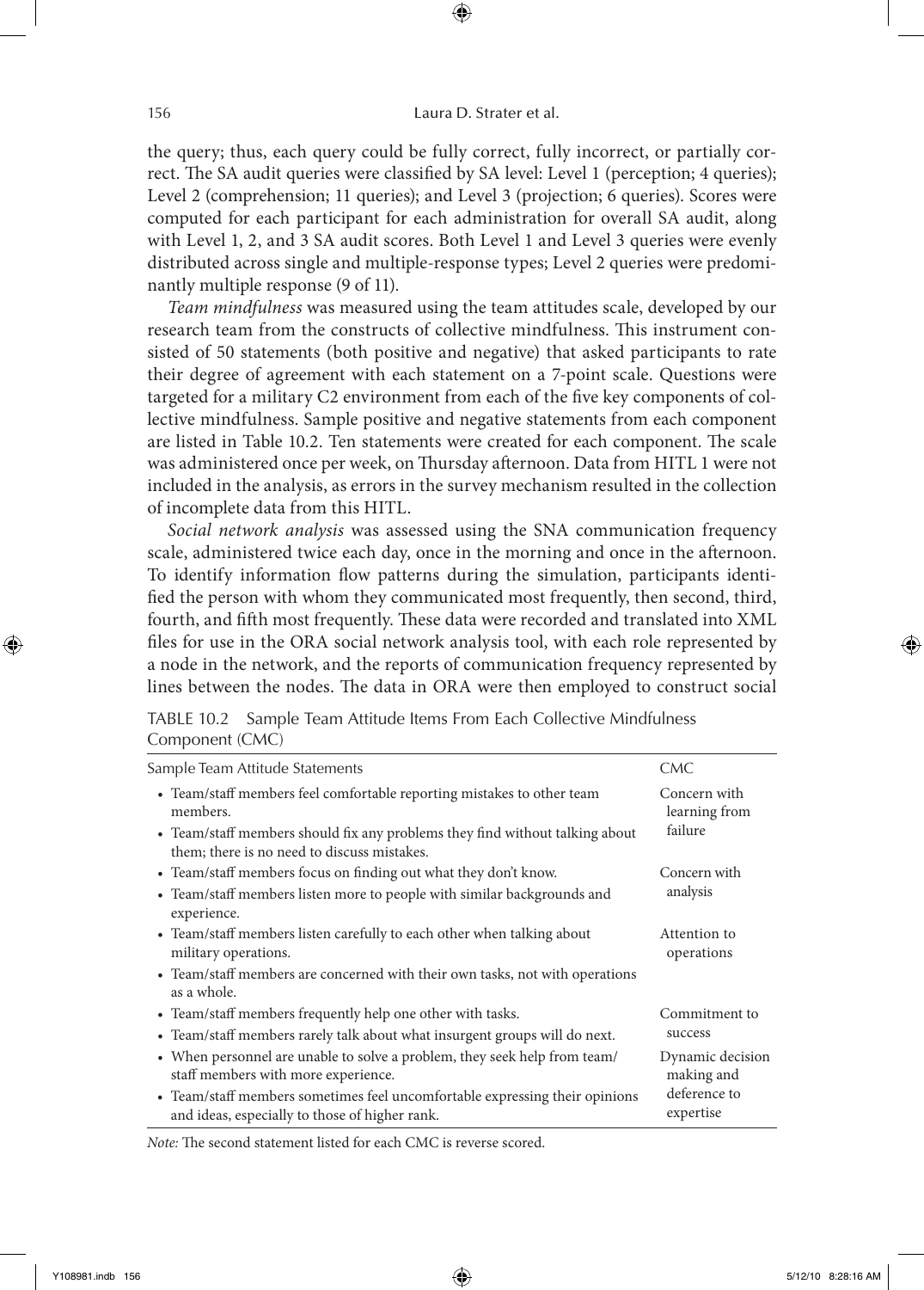### An Investigation of Technology-Mediated Ad Hoc Team Operations 157

network graphs, as well as to calculate social network distance and network density in the networks. Values were then averaged across HITLs.

⊕

# Results and Discussion

The analysis and interpretation of the results for each of the measures are presented below.

# *SA Audit*

Analyses of the SA audit questionnaire revealed that overall SA declined across HITLs:  $F(655, 6) = 4.28, p < .01$  (see Figure 10.2). Both Level 1 and Level 3 SA remained consistent across HITLs, and the statistically significant decrease in overall SA was due to the decrease in Level 2 SA (comprehension). As noted earlier, compared to the Level 1 or 3 queries, Level 2 queries were primarily multiple response. Arguably, multipleresponse option queries are more difficult than single-response queries, as the participant must evaluate whether each response option is true or false rather than identifying the option that is *most* correct. The decline in Level 2 SA across HITLs may reflect decreasing motivation to answer these more difficult queries. As mentioned earlier, the study occurred over three separate two-week sessions, and researchers noted an apparent decline in motivation for some aspects of the study, including the SA audit questionnaire. The combination of more challenging queries and decreased motivation may account for the decline in Level 2 SA across HITLs.

The objective data contrast with subjective assessments by expert observers at the experiment who believed that SA improved over the HITLs. The decline in SA audit scores may reflect the fact that the queries did not exclusively consist of items of immediate relevance to the participant. The general questions asked in this SA audit



FIGURE 10.2 SA audit scores across HITLs, showing level 1 (perception), level 2 (comprehension), level 3 (projection), and overall SA.

⊕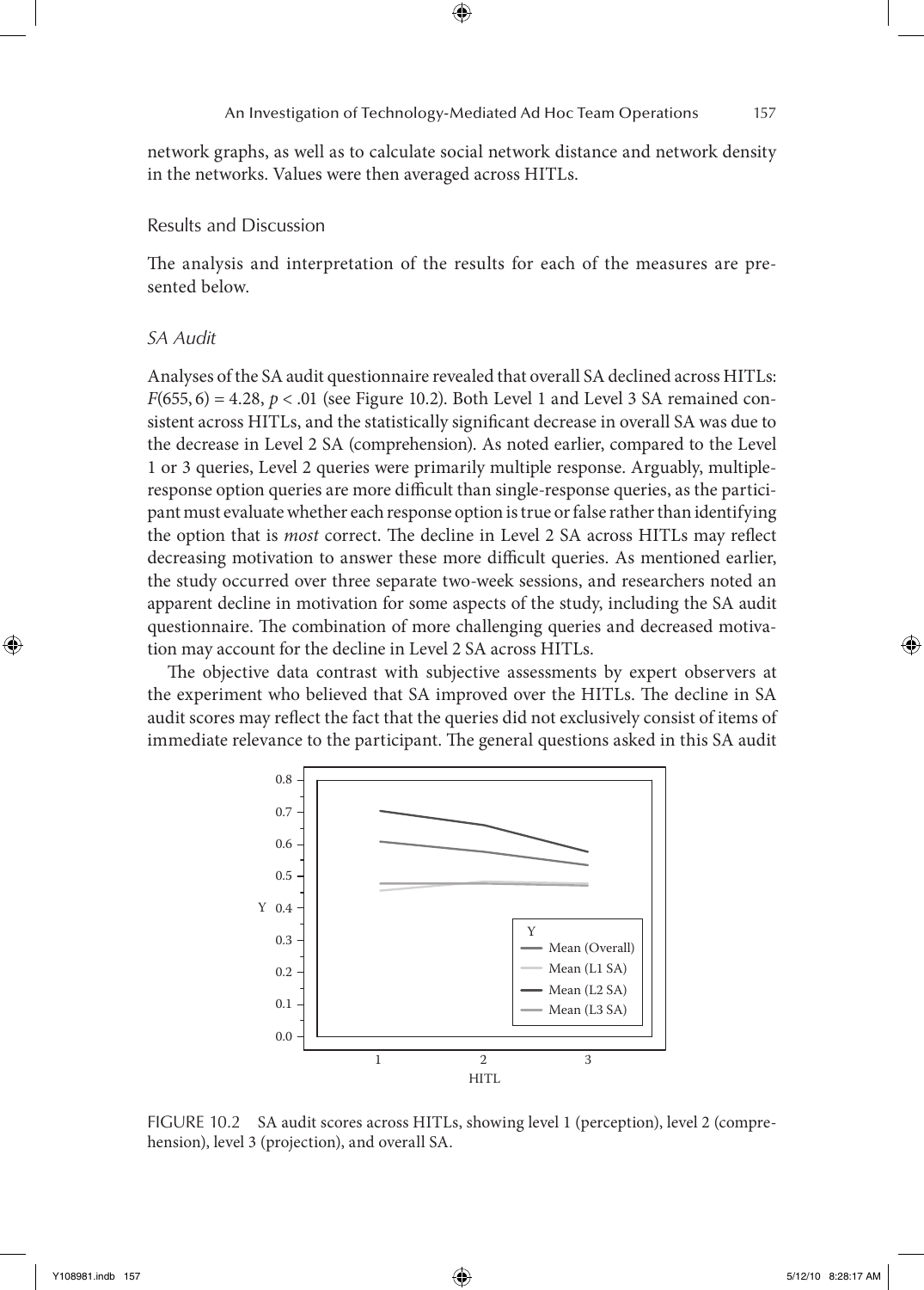may not accurately reflect overall SA in this particular large and diverse *ad hoc* team exercise, as the globally relevant items may not have been of interest to participants in all roles and echelons represented.

⊕

## *Team Mindfulness*

As the team attitudes scale was a new measure developed for this experiment, the first step was to evaluate the psychometric properties for the overall scale and for the subaggregate component area scores at each point in time. While the overall score for internal consistency revealed high consistency across administration times, in part due to the large number of overall items, the internal consistency scores for the subaggregates were lower than desired. Several items that were negatively correlated with the subaggregates were dropped due to the possibility that the item phrasing may have been confusing. Once all negatively correlated items were dropped, resulting in a 37-item scale, all internal consistency scores for the overall scale and subaggregates improved, indicating that the scale was consistently found reliable over time (see Table 10.3). Only the subaggregate "concern with failure" at Times 1, 2, and 3, and the subaggregate "attention to operations" at Times 2 and 6 yielded insufficient reliability, although the reliability is certainly acceptable for exploratory analyses. Thus, all further data analysis reported here is based on this reduced scale.

## *Social Network Analysis: Network Distance and Network Density*

Both social network distance and network density represent the cohesion, communication, and tightness of relationships among members of an organization. As improved collaboration technologies were introduced across HITLs, we expected that social network distance would decrease and network density increase. Statistical analyses are not appropriate on SNA data, but as expected, the network density, that is, the number of links observed among team members divided by the number of possible links, increased over the three HITLs, indicating a possible effect of the collaboration technologies introduced. Specifically, density increased from 0.03 in HITL 1, to 0.04 in HITL 2, and to 0.05 in HITL 3. In general, this team's network density is

|                |      |                  | Attitudes beaile at All bix Auffilitistiation Times |                             |                          |                               |                   |
|----------------|------|------------------|-----------------------------------------------------|-----------------------------|--------------------------|-------------------------------|-------------------|
|                |      | Overall<br>Scale | Concern<br>With<br>Failure                          | Concern<br>With<br>Analysis | Commitment<br>to Success | Attention<br>to<br>Operations | Fluidity in<br>DM |
| Time           | HITL | $\alpha(N)$      | $\alpha(N)$                                         | $\alpha(N)$                 | $\alpha(N)$              | $\alpha(N)$                   | $\alpha(N)$       |
| 1              | 1    | .94(37)          | .63(8)                                              | .84(8)                      | .88(5)                   | .76(8)                        | .81(8)            |
| 2              | 1    | .92(37)          | .63(8)                                              | .82(8)                      | .83(5)                   | .67(8)                        | .81(8)            |
| 3              | 2    | .95(37)          | .67(8)                                              | .83(8)                      | .87(5)                   | .82(8)                        | .81(8)            |
| $\overline{4}$ | 2    | .95(37)          | .76(8)                                              | .83(8)                      | .87(5)                   | .77(8)                        | .83(8)            |
| 5              | 3    | .95(37)          | .78(8)                                              | .85(8)                      | .84(5)                   | .73(8)                        | .85(8)            |
| 6              | 3    | .94(37)          | .72(8)                                              | .76(8)                      | .85(5)                   | .69(8)                        | .86(8)            |

Table 10.3 Revised Internal Consistency Scores With Sample Size for the Team Attitudes Scale at All Six Administration Times

*Note:* α in bold are acceptable scores for internal consistency, as measured by Cronbach's alpha.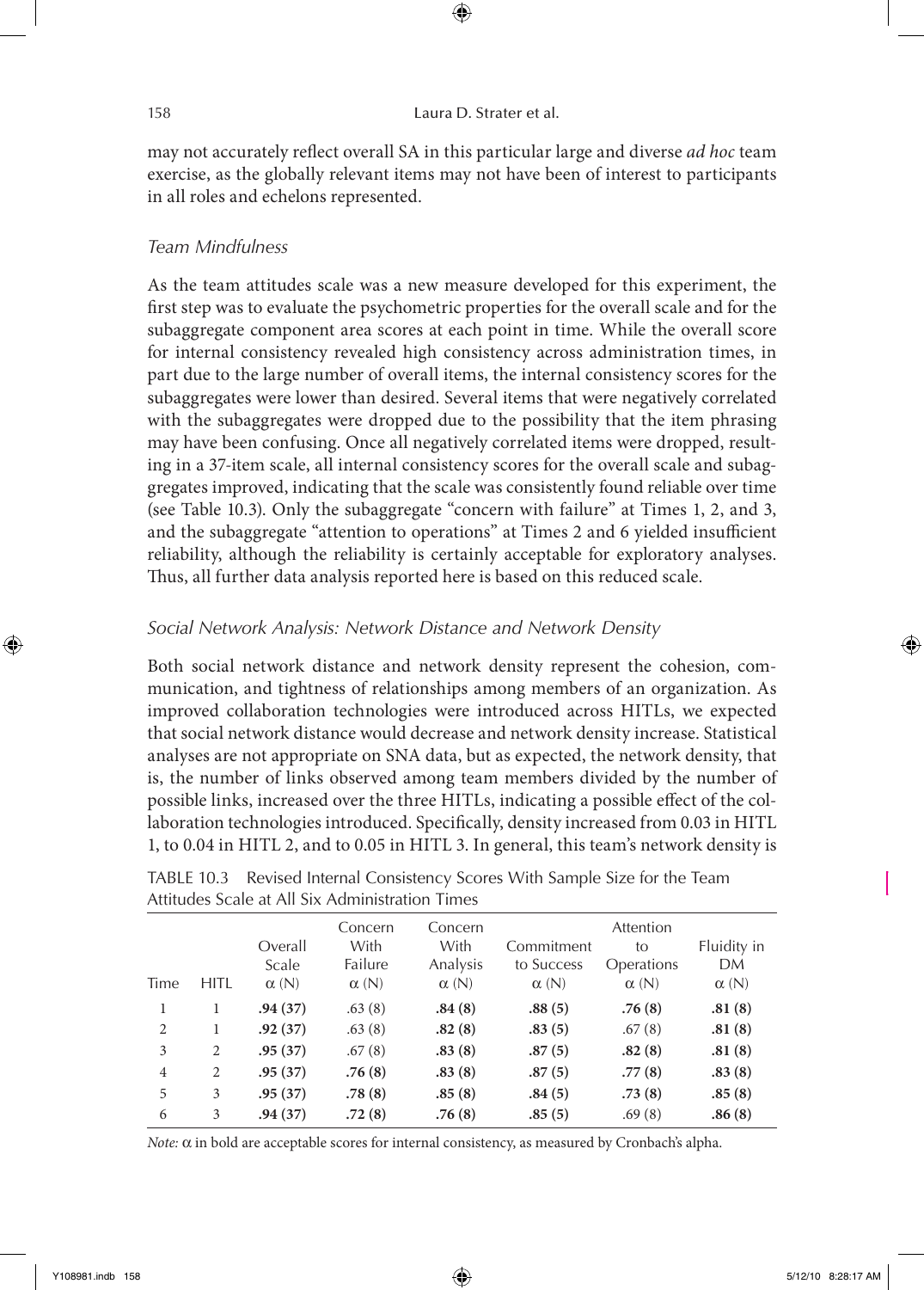low when compared to the network density reported in other studies involving military organizations (e.g., 0.10 in Graham et al., 2007). However, the C2 organization investigated in the present study is *ad hoc*, and is also larger and more diverse than previous organizations studied. It is reasonable to posit that the challenges to communications in an *ad hoc* team would be even greater in a large, diverse, and distributed *ad hoc* team. So, although modest, the increase in density suggests an improved understanding and use of communication technologies across the HITLs.

Also as predicted, the social network distance of this organization decreased across HITLs, indicating that, on average, the shortest path length separating two people within the network decreased over time, and that any one individual needed to go through fewer nodes to communicate with others in the network. Social network distance decreased from 3.4 in HITL 1, to 3.3 in HITL 2, and to 3.1 in HITL 3. Again, in general, these values are low when compared to the social network distance values of previous studies (e.g., 5 in Graham et al., 2007). This decrease, nonetheless, suggests a better use and understanding of the technology across HITLs.

In addition to the quantitative findings presented here, qualitative analysis, reported in depth elsewhere (Cuevas, Caldwell, Strater, Gonzalez, & Ungvarsky, in preparation), revealed that the structure of the network changed over time. With the introduction of the improved collaboration technology, the personnel responsible for updating display information emerged as key nodes in the social network. Because the updating process could be accomplished without the direct team member-to-team member communications captured in the SNA questionnaire, this change indicates the importance of the information updating function and the relevance team members placed on accurate and timely updating. In addition, the network became less fragmented across HITLs, with more alternate routes for information flow. This is important, as busy personnel in key positions can hinder efficient information flow in a fragmented network. It is impossible to attribute this change to the collaboration technologies, as personnel also became more familiar with each other over time and may have developed information exchange strategies to ensure efficient information flow through the team.

# *Team Mindfulness and Situation Awareness*

A correlational analysis was conducted to provide evidence for a relationship between the subjective TAS and the objective SA audit measure. Because of changes in items for both the SA audit and the TAS from HITL 1 to HITL 2, these correlations were performed only for the data collected during HITL 2 (Times 3 and 4) and HITL 3 (Times 5 and 6). Due to the expected positive relationship between team attitudes and SA, all correlations are one-tailed. Overall, some support was found for a relationship between the TAS and SA audit data. Specifically, when correlating the scale subaggregates to overall SA performance, and performance at each SA level (i.e., Level 1, perception; Level 2, comprehension; and Level 3, projection), significant relationships were found across time.

# *Team Attitudes and SA at HITL 2 (Times 3 and 4)*

The subaggregate "concern with failure" at Time 3 significantly correlated with overall SA (*r* = .33, *p* = .01), Level 2 SA (*r* = .32, *p* = .01), and Level 3 SA (*r* = .27, *p* = .03).

AU: Please introduce TAS.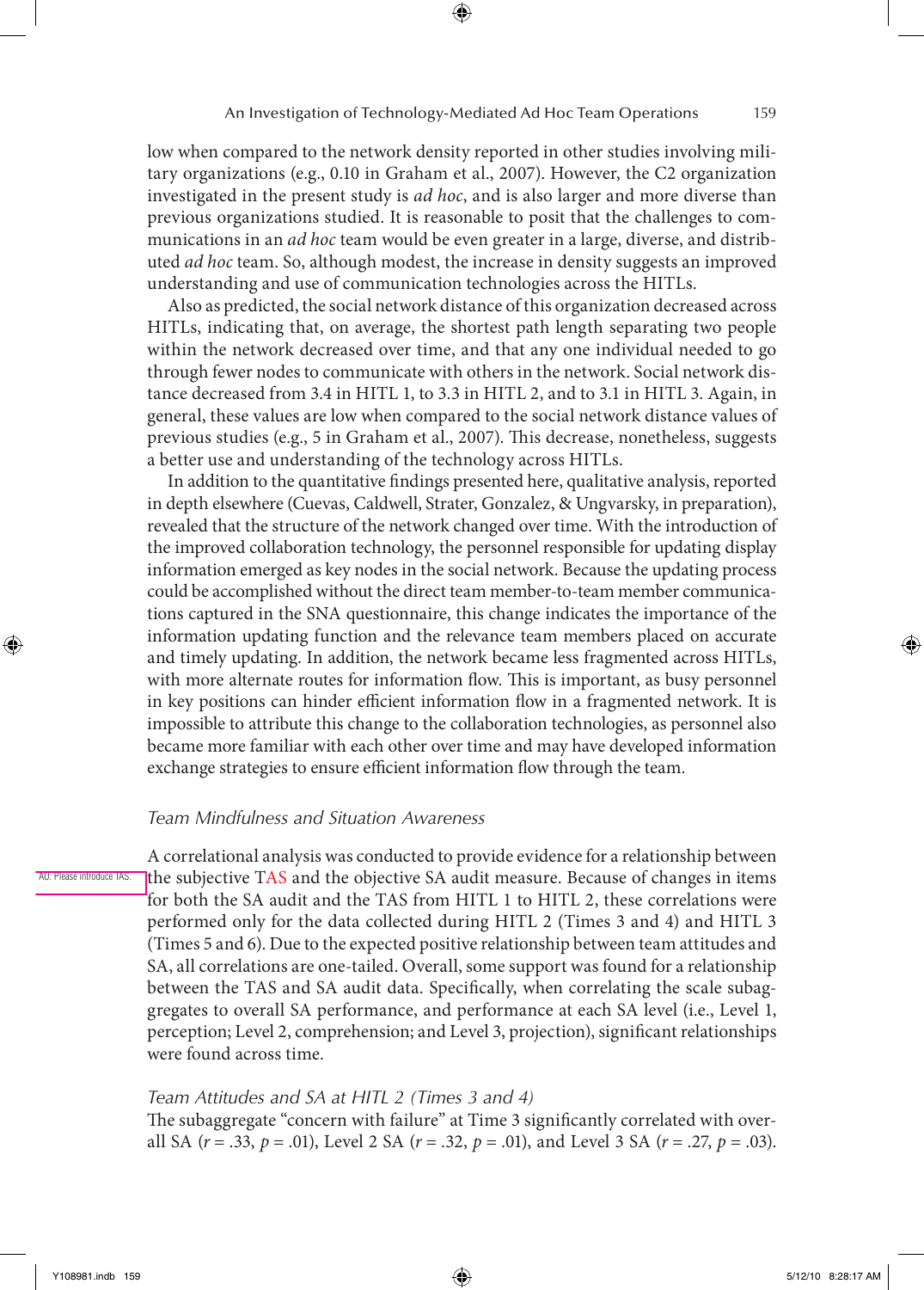At Time 4, "concern with failure" was found to significantly correlate with Level 2 SA  $(r = .283, p = .04)$ .

⊕

# *Team Attitudes and SA at HITL 3 (Times 5 and 6)*

The subaggregate "concern with analysis" at Time 6 significantly correlated with overall SA (*r* = .43, *p* < .01), Level 1 SA (*r* = .36, *p* < .01), Level 2 SA (*r* = .36, *p* < .01), and Level 3 SA (*r* = .32, *p* < .01).

# *Team Attitudes Baseline as a Predictor of Future SA Performance*

A further analysis was performed to look into the relationship between the first team attitudes scores and the final SA audit scores. This was an exploratory analysis to verify whether or not team attitudes expressed at the beginning of HITL 2, which can be regarded as a baseline assessment, can predict future performance on SA, as measured in Time 6 (HITL 3). The goal was to further establish the diagnosticity of team attitudes for predicting SA performance. Linear regression was performed using each baseline subaggregate (Time 3, HITL 2) as an independent variable, and each level of SA as well as overall SA as the dependent variables. Table 10.4 summarizes the findings, which indicate that all but one baseline subaggregate (commit to success) did predict overall SA at Time 6.

In sum, the TAS was demonstrated both to be reliable across time and to be valid to the extent that it shows a relationship with actual SA. However, because not all subaggregates consistently correlated with SA, work remains to be done to revise items to further increase the validity and reliability of the scale. Nevertheless, these results highlight the potential diagnostic utility of the team attitudes scale for predicting SA performance.

# Implications for Expert Team Performance

As society's problems increase in complexity, *ad hoc* teams will emerge as a valuable organizational unit to engage for finding solutions. Gathering specialized domain expertise when needed most, these rapidly forming teams offer organizations an effective means of dealing with unanticipated and urgent problems (Engwall & Svensson, 2004). Such teams can support organizational productivity across a variety of domains, including military (e.g., military transition teams), healthcare (e.g., coordination of patient services among healthcare providers from varying disciplines), manufacturing (e.g., engineering design teams), and disaster response (e.g., multinational teams responding to disaster relief efforts), among others. Lessons learned from the investigation of *ad hoc* teams can provide insights into how traditional teams respond to emerging unforeseen events.

Researching *ad hoc* team processes in order to better support these teams through automation design and collaboration technology is a vital objective. While a number of collaborative tools exist (Bolstad & Endsley, 2005), few, if any, are focused around the unique needs of *ad hoc* teams, such as dealing with dynamic temporal timelines and changing membership. Lessons learned from our research on the challenges faced by *ad hoc* teams suggest several key design goals to keep in focus: (1) Provide *team SA devices* that facilitate the timely and effective exchange

⊕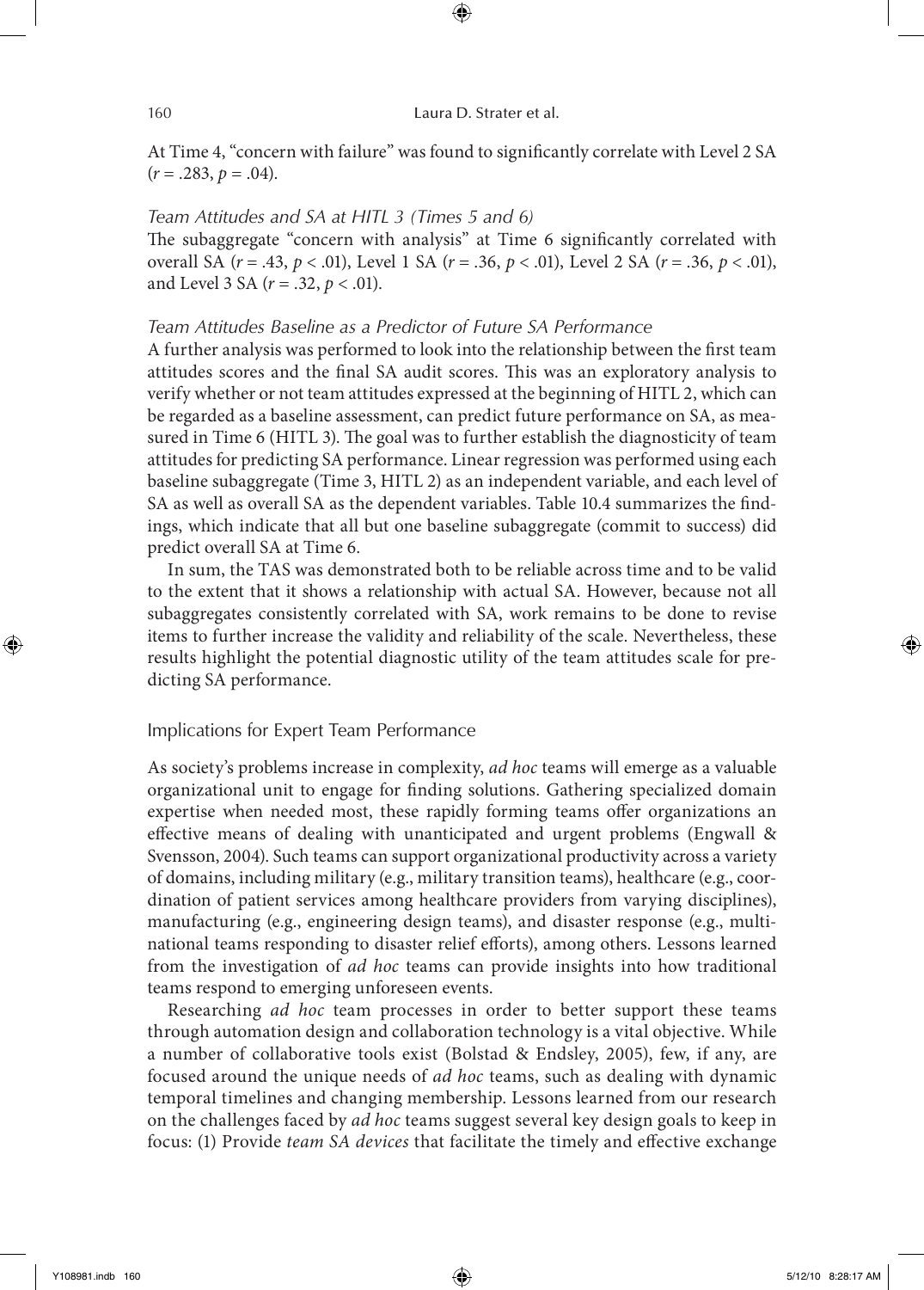|                         |    |                     | Overall SA      |                     |                |                 | evel 1 SA        |     |                | Level 2 SA          |     |              |                 | Level 3 SA      |           |                 |
|-------------------------|----|---------------------|-----------------|---------------------|----------------|-----------------|------------------|-----|----------------|---------------------|-----|--------------|-----------------|-----------------|-----------|-----------------|
| Predictor               | ř  | <b>SEB</b>          |                 |                     | R <sup>2</sup> | <b>SEB</b>      |                  |     |                | SЕB                 |     |              | ℀               | <b>SEB</b>      |           |                 |
| Concern with failure    |    | $\frac{1}{2}$       | 6.9             | ៑                   | $\overline{c}$ |                 | 8.8              |     |                | $\frac{8}{2}$       |     |              | 28.             | $\approx$       |           |                 |
| Concern with analysis   |    | $\ddot{\text{S}}$   |                 | $\ddot{\mathrm{c}}$ | ą              |                 | 3.6              |     | $\overline{0}$ | $\ddot{\mathrm{S}}$ |     | $\ddot{44}$  | 50.             | $\frac{6}{1}$   | 2.6       | $\overline{12}$ |
| Commit to success       | 28 |                     |                 | $\overline{10}$     |                | <u>۾</u>        | $0.\overline{3}$ | 58. | $\overline{0}$ | $\overline{6}$      |     | $\ddot{.}30$ | $\approx$       | $\overline{17}$ | 0.6       | 43              |
| Attention to operations |    | 56                  |                 | ຣຸ                  | $\overline{c}$ | $\overline{17}$ | 9.3              |     | $\overline{0}$ | $\ddot{\mathrm{S}}$ | 0.9 | 35           | 50.             | 16              |           | $\overline{12}$ |
| Fluidity in DM          |    | $\ddot{\mathrm{e}}$ | $\overline{61}$ | $\approx$           | $\overline{6}$ | $\overline{19}$ | 1.5              |     | 8 <sup>o</sup> | $\overline{0}$      | 2.3 |              | $\overline{04}$ | $\frac{6}{1}$   | $\vec{=}$ | 25              |

*p*-Values in bold are significant linear regressions (two-tail). ÷.

An Investigation of Technology-Mediated Ad Hoc Team Operations 161

 $\bigoplus$ 

 $\bigoplus$ 

 $\bigoplus$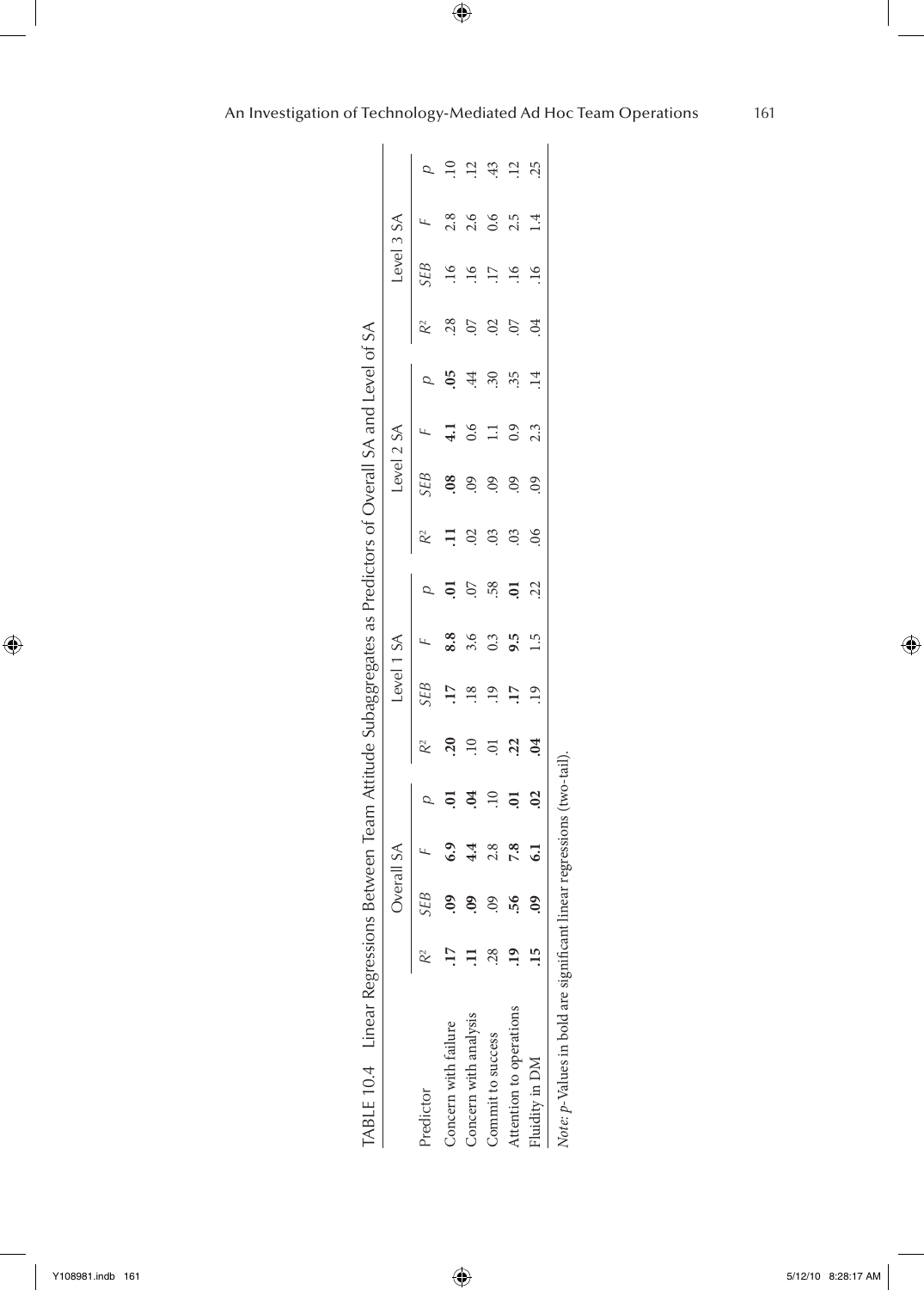of critical task-relevant information among team members, and thus encourage improved *team SA processes*; (2) support *team SA mechanisms* by enabling members to develop a shared understanding of the task environment as well as each other's competencies; and (3) support the team leader's *SA requirements* by improving the ability to monitor and manage the activities of a diverse group of experts across time and space.

⊕

Achieving these design goals requires designing automation and collaboration technology that facilitates awareness of shared workspaces (Gutwin & Greenberg, 2004; Vick & McNamara, 2005), which in turn leads to improved team SA and shared SA. In addition, such technologies should support knowledge management and information flow to ensure that members have timely and ready access to the distributed expertise of their a*d hoc* team members (Caldwell, Palmer, & Cuevas, 2008).

# **Conclusions**

This chapter presents preliminary work aimed at investigating the team processes within an *ad hoc* military C2 team with increasing levels of technology. Improvements in team SA processes with higher levels of technology were suggested by decreases in social network distance and increases in density across HITLs. While SA audit scores did not show improvement across HITLs, this may reflect a lack of motivation to accurately respond to the more challenging level 2 SA queries. In addition, because of the nature of the experimental conditions, some of these queries may have been insufficiently relevant to study participants. Thus, the decline in SA audit scores may reflect an actual decline in SA, or it may reflect that participants were more adept in later HITLs at focusing only on the information relevant to their goals, objectives, and task demands. Additional analysis will investigate the data within varying team structures.

Finally, results from the new team attitudes scale indicate that the scale is consistently measuring a cognitive construct over time, while the correlation demonstrated between the scale and objective SA audit scores indicates that the cognitive construct measured is, indeed, related to situation awareness. These results also indicate that the team attitudes scale provides some diagnostic capability to predict objective SA. Although further research is needed to refine and validate this scale, these results provide promising support for the team attitude scale's potential benefit for investigations of team performance.

Overall, results from this study support the relationship between team SA mechanisms, team SA devices, team SA processes, and team SA requirements as presented in Endsley and Jones's (2001) framework of team SA. This framework may provide utility for guiding future NDM research in team operations.

### Acknowledgments

The authors thank Michelle L. Tinsley for her editorial assistance on this paper. Work on this paper was partially supported by funding through participation in the Advanced Decision Architectures Collaborative Technology Alliance sponsored by the U.S. Army Research Laboratory (ARL) under Cooperative Agreement DAAD19- 01-2-0009. The views and conclusions contained herein, however, are those of the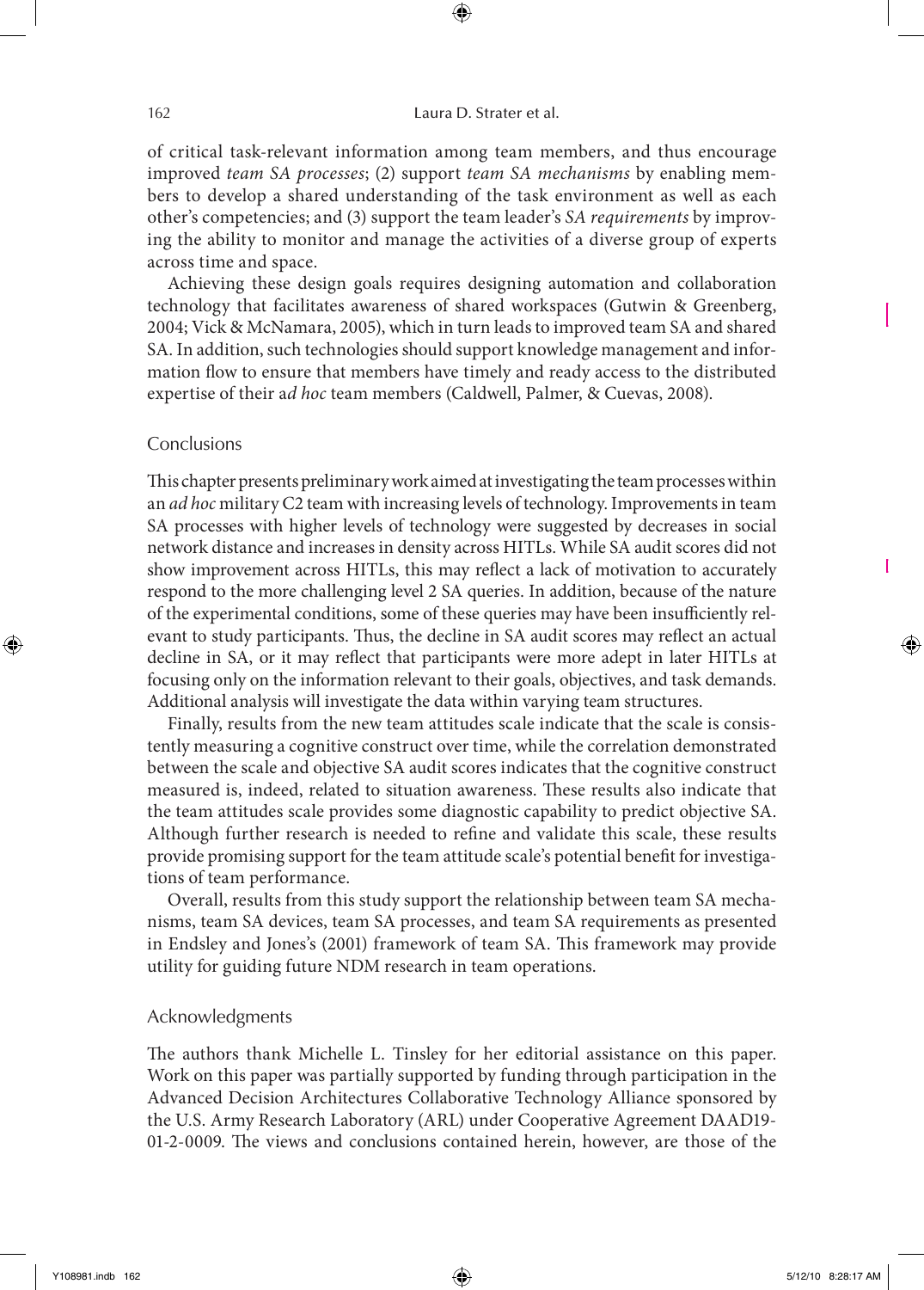authors and should not be interpreted as representing the official policies, either expressed or implied, of the ARL, U.S. Army, U.S. Department of Defense, U.S. government, or the organizations with which the authors are affiliated.

## References

AU: Please provide page numbers.

AU: Please update.

- Bolstad, C. A., & Endsley, M. R. (2003). Measuring shared and team situation awareness in the Army's future objective force. In *Proceedings of the Human Factors and Ergonomics Society 47th Annual Meeting*. Santa Monica, CA: Human Factors and Ergonomics Society.
- Bolstad, C. A., & Endsley, M. R. (2005). Choosing team collaboration tools: Lessons learned from disaster recovery efforts. *Ergonomics in Design, 13*(4), 7–14.
- Bolstad, C. A., Riley, J. M., Jones, D. G., & Endsley, M. R. (2002). Using goal directed task analysis with Army brigade officer teams. In *Proceedings of the Human Factors and Ergonomics* AU: Please provide page *Society 46th Annual Meeting*. Santa Monica, CA: Human Factors and Ergonomics Society. numbers.
- Borgatti, S. P. (1994). A quorum of graph theoretic concepts. *Connections, 17*(1), 47–49.
- Caldwell, B. S. Palmer, III, R. C., & Cuevas, H. M. (2008). Information alignment and task coordination in organizations: An 'information clutch' metaphor. *Information Systems Management, 25*(1), 33–44.
- Cuevas, H. M., Caldwell, B. S., Strater, L., Gonzalez, C., & Ungvarsky, D. M. (In preparation). *Exploring the boundaries of command and control models of distributed team performance*.
- Endsley, M. R. (1995a). Measurement of situation awareness in dynamic systems. *Human Factors*, *37*(1), 65–84.
- Endsley, M. R. (1995b). Toward a theory of situation awareness in dynamic systems. *Human Factors* 37(1), 32–64.
- Endsley, M. R., & Jones, W. M. (2001). A model of inter- and intrateam situation awareness: Implications for design, training and measurement. In M. McNeese, E. Salas, & M. Endsley (Eds.), *New trends in cooperative activities: Understanding system dynamics in complex environments* (pp. 46–67). Santa Monica, CA: Human Factors and Ergonomics Society.
- Engwall, M., & Svensson, C. (2004). Cheetah teams in product development: The most extreme form of temporary organization? *Scandinavian Journal of Management*, *20*(3), 297–317.
- Freeman, L. C. (1979). Centrality in social networks: Conceptual clarification. *Social Networks*, *1*, 215–239.
- Graham, J., Gonzalez, C., & Schneider, M. (2007). A dynamic network analysis of an organization with expertise out of context. In R. Hoffman (Ed.), *Expertise out of context: Proceedings of the Sixth International Conference on Naturalistic Decision Making* (pp. 385–402)*.* New York, NY: Lawrence Erlbaum Associates.
- Gutwin, C., & Greenberg, S. (2004). The importance of awareness for team cognition in distributed collaboration. In E. Salas & S. M. Fiore (Eds.), *Team cognition: Understanding the factors that drive process and performance* (pp. 177–201). Washington, DC: American Psychological Association.
- Langer, E. J., & Moldoveanu, M. (1989). The construct of mindfulness. *Journal of Social Issues, 56*(1), 1–9.
- Scott, J., (1992). *Social network analysis*. Newbury Park, CA: Sage.
- Strater, L. D., Endsley, M. R., Pleban, R. J., & Matthews, M. D. (2001). *Measures of platoon leader situation awareness in virtual decision making exercises* (Research Report 1770). Alexandria, VA: Army Research Institute.